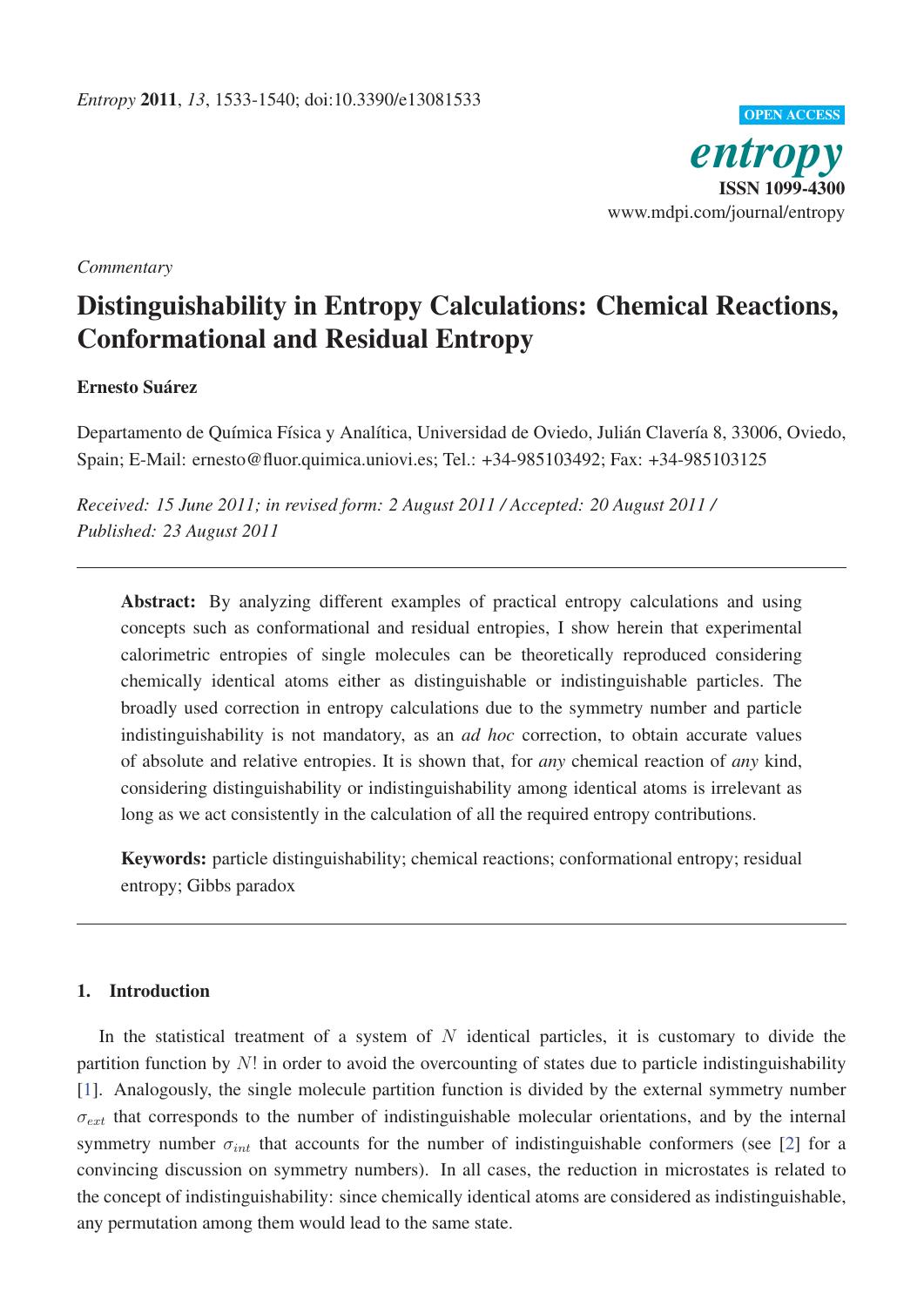The solution of the so-called *Gibbs paradox* [3–8], is probably the most famous example where the same kind of correction has been applied. Gibbs proposed an *ad hoc* reduction in the entropy of an N-particle system by the amount  $-k_B \ln N!$ , where  $k_B$  is Boltzmann's constant. This entropy diminution, which corresponds to a reduction in the number of microstates accessible to the system by the permutation symmetry number N!, was able to correct what Gibbs considered as an unphysical situation, that is, the fact that entropy increases after mixing two (identical) ideal gases both being initially at the same temperature and pressure.

The unphysical situation that Gibbs tried to avoid in mixing processes is consistent with the concept of entropy as extensive property as held by Gibbs himself. However, it may be interesting to remember that the thermodynamic definition of entropy proposed by Clausius in 1865 does not reveal anything about how the entropy behaves as the number of particles N changes. The Clausius definition only allows us to compute the difference in entropy between two thermodynamics states of a *closed system*. Pauli noticed this incompleteness and showed what additional condition must be imposed in order to define an extensive entropy, suggesting that entropy, as defined by Clausius, is not intrinsically an extensive property [4,9]. In any case, the extensivity and the indistinguishability are concepts closely connected to each other in the context of the Gibbs arguments, which have been supported and rejected more than once in an ongoing debate [3,4,7,10,11].

From the point of view of classical statistics, whenever identical particles are distinguishable (Maxwell–Boltzmann statistics), it turns out that the entropy reduction by a term of  $-k_BN \ln \sigma$  is in contrast with the idea of a magnitude that grows with the number of microscopic complexions compatible with the macroscopic state of the system [6], because ultimately, the result of any symmetry operation including any permutation is another microscopic complexion. Nevertheless, it is well known that the experimental  $3<sup>rd</sup>$  law entropies of small molecules can be reproduced with extreme accuracy if the entropy reduction is employed. It therefore *appears* that the experimental values can be reproduced only by using this correction, or equivalently, by adopting truly quantum statistics from which the entropy reduction emerges naturally due to the symmetry of the wave function [12].

The residual entropy [13–15] is another concept that can be linked to the indistinguishability. When we assert that a perfect crystal at  $0K$  has null entropy, we are implicitly assuming from the statistical standpoint that any permutation of two identical particles does not lead to a new microstate. Although the residual entropy is only relevant when is empirically detectable [13,14] and can be related to a potentially measurable latent head [15], the concept will be helpful when we analyse absolute entropies in the context of distinguishable particles. Because in this scenario, the residual entropy would be present even if a reversible path to the solid state at  $0K$  were available.

Herein, through the careful analysis of various practical cases, I support the idea that considering identical atoms as indistinguishable particles is not mandatory in order to compute entropy values that are in agreement with experiment [10,16,17]. I show that classical treatment (distinguishable particles) can reproduce experimental entropy values without the need for any adjustment due to *weaknesses* of the classical model. All that is required is to be consistent with all the implications arising from distinguishability, including the consequences for the residual and conformational entropy (if any) of the involved molecules. I also show with two examples the innocuous effect of the distinguishability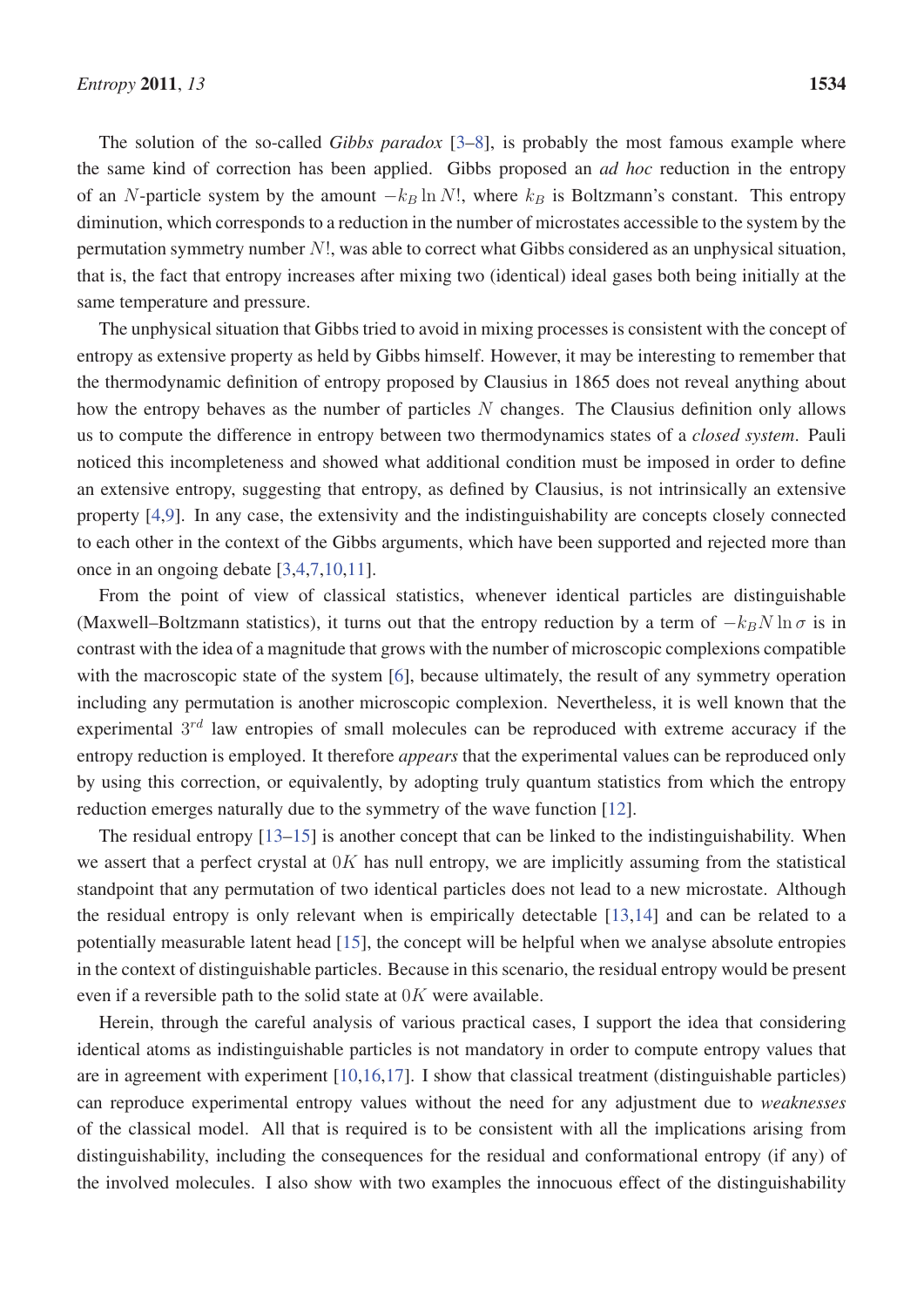on the entropy change in chemical reactions obtaining for all cases the same result as that obtained by considering identical atoms as indistinguishable.

The entropy of mixing and the Gibbs paradox, however, is out of the scope of this work because the problem has recently been solved for distinguishable particles without any *ad hoc* correction [8,17]. In this respect, the present work tries to generalize the idea to any other chemical transformation of any kind, where symmetry changes might take place. The implications of these ideas could be particularly relevant for approximate calculations of absolute entropies in which quantum mechanical and classical statistics are mixed in order to estimate different entropic contributions.

# 2. Discussion

# *2.1. Indistinguishable Particles and Third Law Entropies*

Nowadays,  $3^{rd}$  law entropies of small molecules in the gas-phase can be computed easily and with remarkable precision by feeding thermodynamic statistical formulae with molecular properties computed with quantum chemical methods [18]. For example, Table 1 shows both theoretical and experimental entropy values reported in the literature for small alkanes [19]. For simplicity, the examples in Table 1 are selected so that the  $\omega$  possible conformers for each molecule, if any, are not only isoenergetic, but also chemically identical. Thus, the conformational entropy would be zero, depending whether or not we are considering indistinguishability or distinguishability among identical conformers.

| Molecule           | $\sigma_{ext}$                | Theory | Experiment | Abs. Error |
|--------------------|-------------------------------|--------|------------|------------|
| methane            | 12                            | 186.20 | 186.37     | 0.17       |
| ethane             | 6                             | 228.50 | 229.16     | 0.66       |
| propane            | $\mathfrak{D}_{\mathfrak{p}}$ | 270.20 | 270.31     | 0.11       |
| methylpropane      | 3                             | 295.50 | 295.70     | 0.20       |
| dimethylpropane    | 12                            | 306.74 | 306.00     | 0.74       |
| 2,2-dimethylbutane | 1                             | 358.70 | 358.40     | 0.30       |

Table 1. B3LYP/cc-pVTZ theoretical and experimental entropies in  $JK^{-1}mol^{-1}$  [19].

Since molar entropies are being dealing with, the number of particles is chosen to be the Avogadro Number  $(N_a)$ , expressing the entropy corrections preferably in terms of the gas constant  $R = k_B N_a$ . The theoretical values in Table 1 are Rigid-Rotor Harmonic-Oscillator (RRHO) entropies obtained from standard statistical thermodynamic formulae at the B3LYP/cc-pVTZ level of theory, where B3LYP is a hybrid density functional and cc-pVTZ denotes the correlation consistent basis set used [20]. Standard formulae refers to the fact that in all cases the reported theoretical entropies are reduced due to the symmetry including the permutation symmetry (*i.e.*, reduced by the terms  $-R \ln \sigma_{ext}$  and  $-k_B \ln N_a!)$ [12]. In principle, we should also correct the entropy due to the internal symmetry number  $\sigma_{int} = \omega$  by adding  $-R \ln \omega$ . However, it is well known that RRHO entropies do not capture all the intramolecular entropy, as they lack the purely conformational part of the entropy [21–23], which is in our case exactly  $R \ln \omega$  and, therefore, the last correction is automatically done due to the deficiencies of the RRHO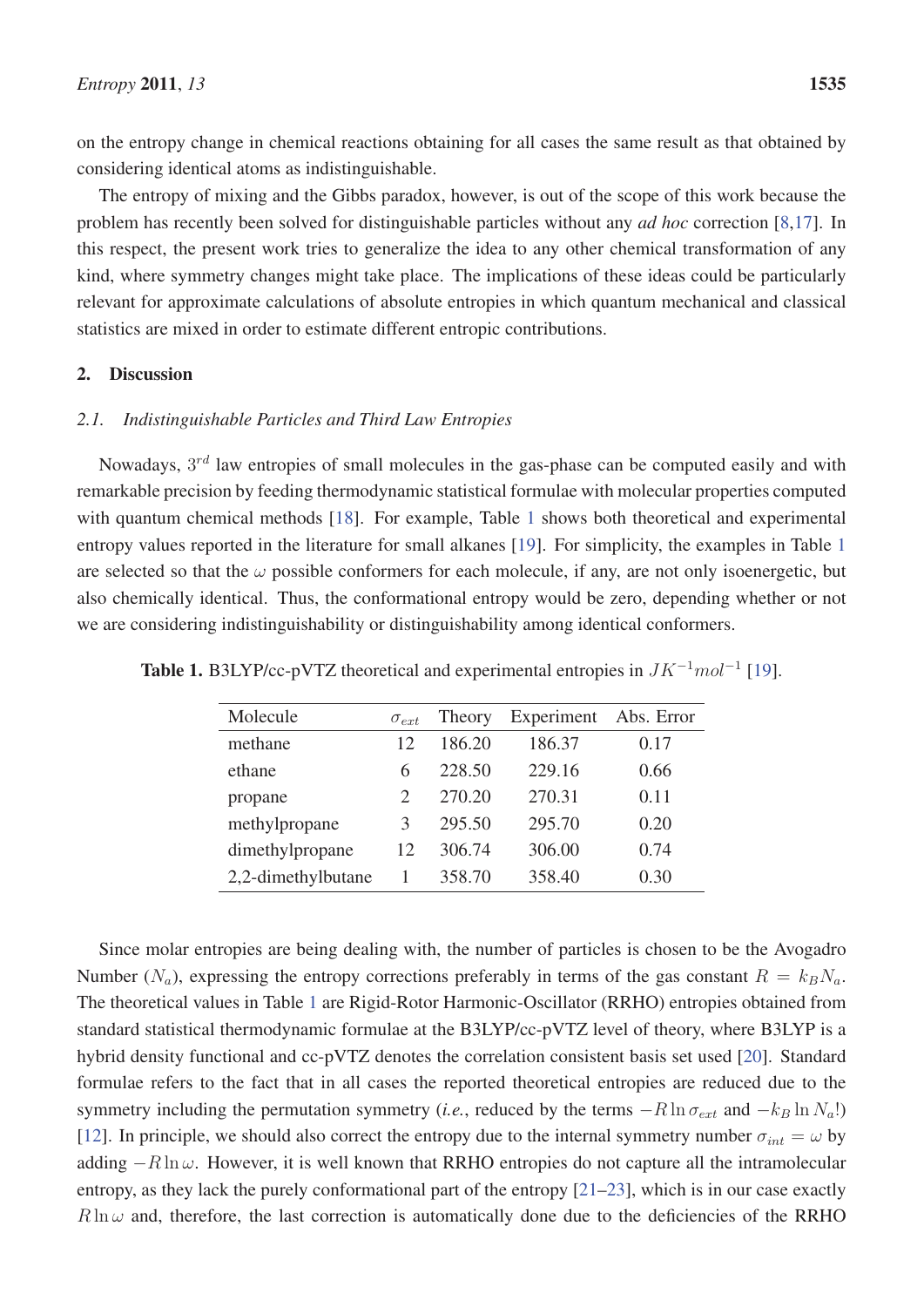method. As can be seen in Table 1, the theoretical results are, without any doubt, in good agreement with the experimental values.

## *2.2. Distinguishable Particles and Third Law Entropies*

If the particles are distinguishable, the entropy correction is not justified and there are new entropy terms that should be taken into account. The conformational entropy, for instance, is now not canceled and consequently the corresponding term  $R \ln \omega$ , as well as the one due to the external symmetry  $R \ln \sigma_{ext}$ , must be added to each of the theoretical values in Table 1. By doing so, the agreement of the theoretical data with the experimental values *apparently* worsens. However, we realise that standard experimental calorimetric entropies are ultimately an entropy change from  $T = 0K$  to  $T = 298K$ . This change is equal to the absolute entropy if the  $3^{rd}$  law holds, *i.e.*,

$$
S_{T=298K} = S_{T=0K} + \int_{T=0K}^{T=298K} \frac{\delta Q}{T}
$$
 (1)

To interpret the experimental results assuming distinguishable particles, it can be noted first that, in the examples, any *formal* conformational change of a single molecule near 0K, as well as any rotational symmetry operation, will lead to a different microscopic complexion compatible with the macroscopic state [13]. Therefore, a residual entropy should be considered for these molecules having a value of  $R \ln(\omega \sigma_{ext})$ . This quantity must be added to the original experimental values and the resulting entropy values, which assume particle distinguishability, maintain the agreement between theory and experiment (see Table 2).

| Molecule           | $\omega$       | $\sigma_{ext}$              | Theory | Experiment | Abs. Error |
|--------------------|----------------|-----------------------------|--------|------------|------------|
| methane            |                | 12                          | 206.86 | 207.03     | 0.17       |
| ethane             | 3              | 6                           | 252.53 | 253.19     | 0.66       |
| propane            | 3 <sup>2</sup> | $\mathcal{D}_{\mathcal{L}}$ | 294.23 | 294.34     | 0.11       |
| methylpropane      | 3 <sup>3</sup> | $\mathcal{R}$               | 332.03 | 332.23     | 0.20       |
| dimethylpropane    | 3 <sup>4</sup> | 12                          | 363.93 | 363.19     | 0.74       |
| 2,2-dimethylbutane | 3 <sup>5</sup> |                             | 404.37 | 404.07     | 0.30       |

Table 2. Theoretical (B3LYP/cc-pVTZ) and experimental entropy values in  $JK^{-1}mol^{-1}$ augmented by  $R \ln (\omega \sigma_{ext})$  due to the distinguishability.

At this point the reader might wonder why, if all particles are taken as distinguishable, the uncertainty due to the permutation symmetry in the solid state at  $0K$  has not been considered. After all, any permutation would give a new *different* microstate. In fact, it could have been done, but it would have changed nothing, because in such a case the term  $k_B$  ln  $N_a$ ! needs to also be added to the theoretical value because the translational part of the entropy is computed in its corrected form  $S_t = R(\ln q_t + \frac{5}{2})$ , where  $q_t$  is the translational partition function [1]. Note that the corrected form is conceptually equivalent to the "reduced" entropy used by Cheng [17]. In general any other intra- or extra-molecular permutation between identical but distinguishable atoms can both be considered in the gas phase and in the solid state nearby 0K, and the agreement between theory and experiment would be unaffected.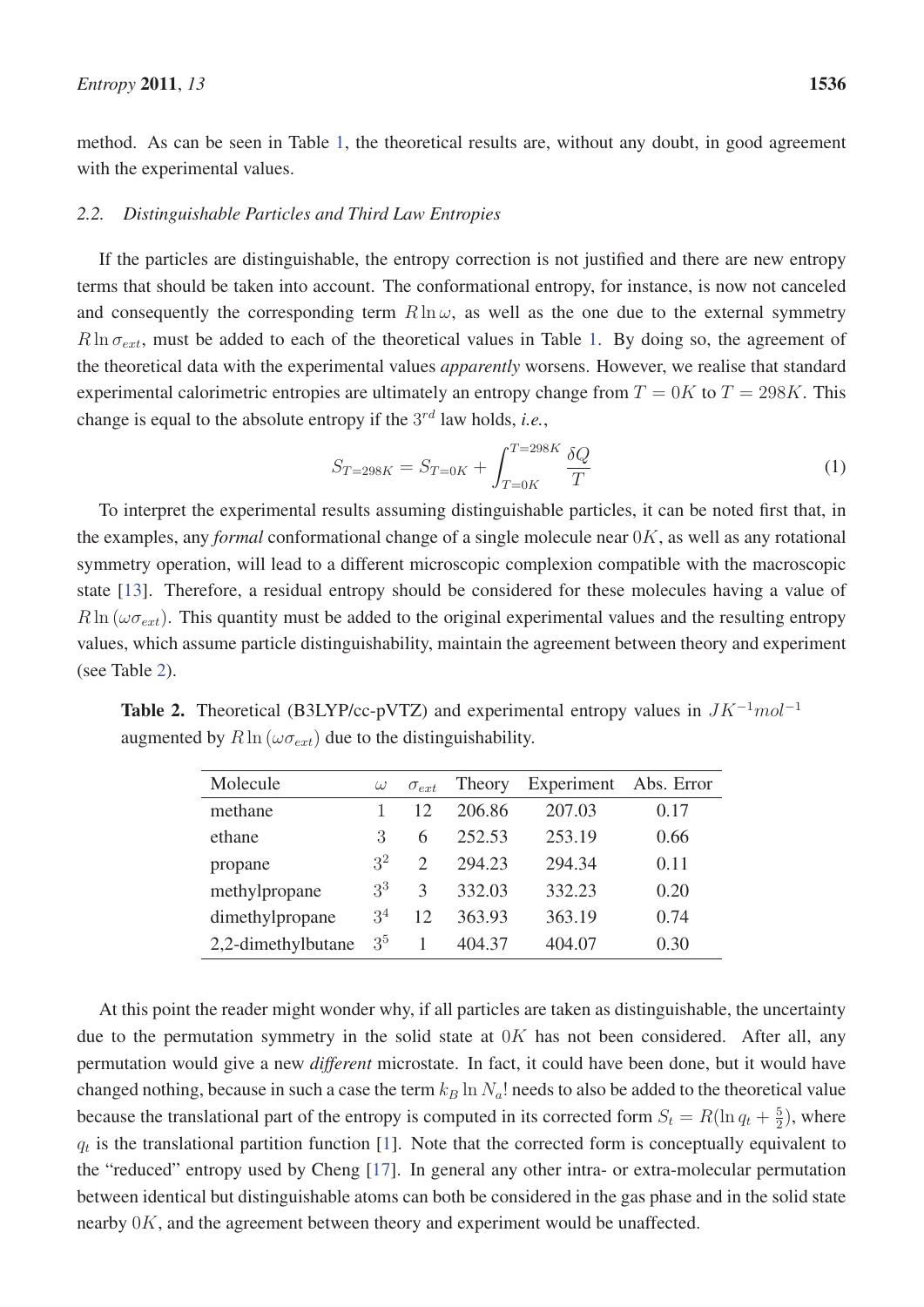#### *2.3. Entropy Changes in Chemical Reactions: Is There Any Difference?*

The statement that the absolute entropy of a system depends on a subjective decision, to consider or not that identical atoms or particles are indistinguishable, most likely seems awkward. It is no less subjective, however, than setting an arbitrary reference in order to transform a relative magnitude into an absolute one. There are an infinite number of possible functions that would give the correct experimental entropy change, and therefore they all meet the original Clausius thermodynamic definition. The entropy change is the magnitude that must be invariant regardless of any considerations. Through two simple examples, both points of view discussed above (considering identical particles distinguishable or not) will be shown as totally equivalent.

Let us first consider the following equilibrium reactions in the gas phase:

$$
CH_3Cl + Cl_2 \longrightarrow CH_2Cl_2 + HCl \tag{R-1}
$$

If a quantum chemical program is used to optimize the molecular geometries, carry out the corresponding frequency calculations and compute the RRHO entropies without considering any symmetry operation except the identity, the entropy values, say,  $S_{CH_3Cl}^{RRHO}$ ,  $S_{Cl_2}^{RRHO}$ ,  $S_{CH_2Cl_2}^{RRHO}$ , and  $S_{HCl}^{RRHO}$ would be obtained. For convenience the required entropy corrections are introduced explicitly, then the estimated entropy change in (R-1) is

$$
\Delta S = \Delta S_{nosym}^{RRHO} + \Delta(-R \ln \sigma_{ext})
$$
  
= 
$$
\Delta S_{nosym}^{RRHO} - R \ln \frac{\sigma_{ext}(CH_2Cl_2)\sigma_{ext}(HCl)}{\sigma_{ext}(CH_3Cl)\sigma_{ext}(Cl_2)}
$$
  
= 
$$
\Delta S_{nosym}^{RRHO} + R \ln 3
$$
 (2)

where  $\Delta S_{nosym}^{RRHO} = S_{CH_2Cl_2}^{RRHO} + S_{HCl}^{RRHO} - S_{CH_3Cl}^{RRHO} - S_{Cl_2}^{RRHO}$ . In principle,  $\Delta S$  would reproduce the experimental entropy change provided that the level of theory in the calculations is adequate.

Considering distinguishability in the same reaction  $(R-1)$ , it is now obvious that the CH<sub>3</sub>Cl molecule can be formed by any of the 3 distinguishable Cl atoms involved, furthermore, the three numerable H atoms can be reordered in two different forms not superimposable by rotations, being the atoms in  $Cl_2$  completely determined by our first selection. Hence, the reactants would have an additional uncertainty that contributes to the entropy in  $R \ln (2 \times 3)$ . On the other hand, the CH<sub>2</sub>Cl<sub>2</sub> molecule can be formed by any two of the three Cl and any two of the three H atoms, and once selected, there are two possible arrangements to be chosen between. Note that the atoms are numerable and we could obtain two enantiomeric configurations. The atoms in HCl will be determined once again by the previous selection and finally the entropy estimation under this new formalism is

$$
\Delta S = \Delta S_{nosym}^{RRHO} + R \ln \left\{ 2 \binom{3}{2} \binom{3}{2} \right\} - R \ln (2 \times 3)
$$
  
=  $\Delta S_{nosym}^{RRHO} + R \ln 18 - R \ln 6$   
=  $\Delta S_{nosym}^{RRHO} + R \ln 3$  (3)

which is exactly the same result obtained above.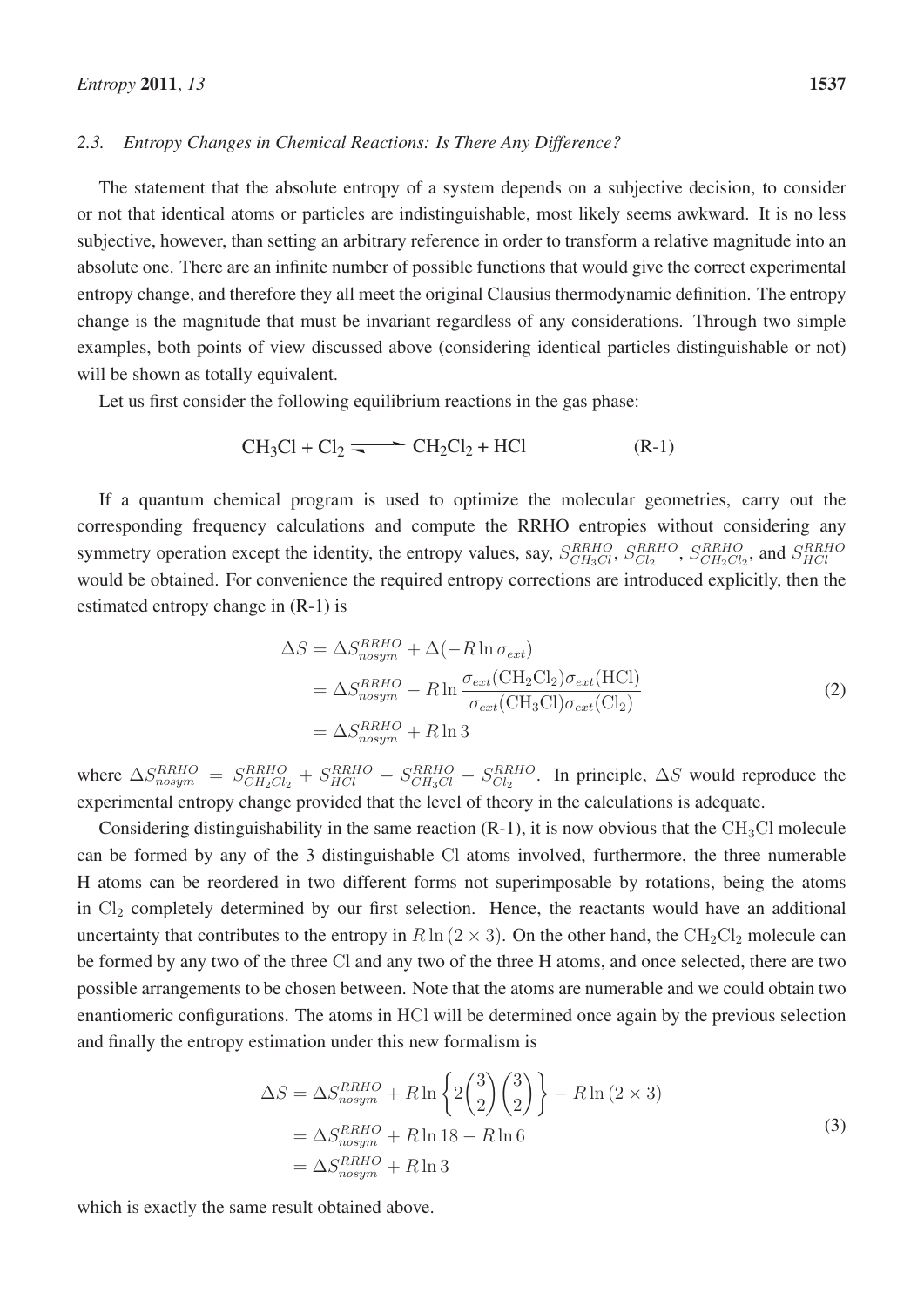Let us consider a more complex example where the conformational entropy is also involved. In  $(R-2)$ , the symmetry number is three for the methylpropane, one in the methylcyclopropane and two for the H, being  $\Delta(-R \ln \sigma_{ext}) = R \ln (3/2)$ .



Considering identical atoms as indistinguishable, there is no conformational entropy either in the methylpropane or in the methylcyclopropane molecules. The entropy change involved is  $\Delta S = \Delta S_{nosum}^{RRHO} + R \ln{(3/2)}.$ 

If, on the contrary, identical atoms are distinguishable, the H atoms can be arranged in multiple different ways and the entropy value is not lower due to symmetry, but higher. Additionally, the conformational entropy must be taken into account since any conformational change in any methyl group would give a new different conformer. The uncertainty due to the arrangements of the carbon atoms (excluding the connectivity) is the same in reactant and products and will not be considered.

In order to build the reactant molecule (methylpropane), 10 H atoms need to be distributed into 4 "boxes" of capacities 3, 3, 3 and 1, where, in the boxes of capacity 3 (methyl groups), there are two possible enantiomeric arrangements. Also, each methyl group will contribute to the conformational entropy with 3 conformers, being the total number of complexions

$$
\frac{10!}{3!3!3!1!} \times 2^3 \times 3^3 = 10!
$$

For the products (methylcyclopropane and  $H_2$ ) the carbon atoms which will close the cycle are selected first (there are  $\binom{3}{2}$  possibilities), then we have 10 H atoms for 5 boxes of capacities 3, 2, 2, 1 and 2, where we included the  $H_2$  molecule as the last box. Once again the methyl groups as well as the  $-\text{CH}_2$ – groups have two possible arrangements and each methyl group generates three different conformers. As a consequence, the total number of complexions is

$$
\binom{3}{2} \times \frac{10!}{3!2!2!2!1!} \times 2^3 \times 3 = \frac{3}{2} \times 10!
$$

and therefore the computed entropy is

$$
\Delta S = \Delta S_{nosym}^{RRHO} + R \ln (10! \times (3/2)) - R \ln 10!
$$
  
= 
$$
\Delta S_{nosym}^{RRHO} + R \ln (3/2)
$$
 (4)

obtaining again the same result under both formalisms.

However, two examples do not equate to a formal proof, the idea needs to be extended to *any* chemical reaction. To this end, notice that for distinguishable particles, those permutations that lead to a different arrangement, *i.e.*, not superimposable with the original one by rigid rotations are being considered. For a given system, a systematic way to compute the required number of permutations would be to consider all the possible permutations and then reduce this value taking into account the total symmetry number. For example, it is known that there are only two possible arrangements of the distinguishable atoms in the  $CH_4$  molecule, this quantity is equal to the number of permutations of the H atoms (4!) divided by the symmetry number of a tetrahedral molecule ( $\sigma = 12$ ).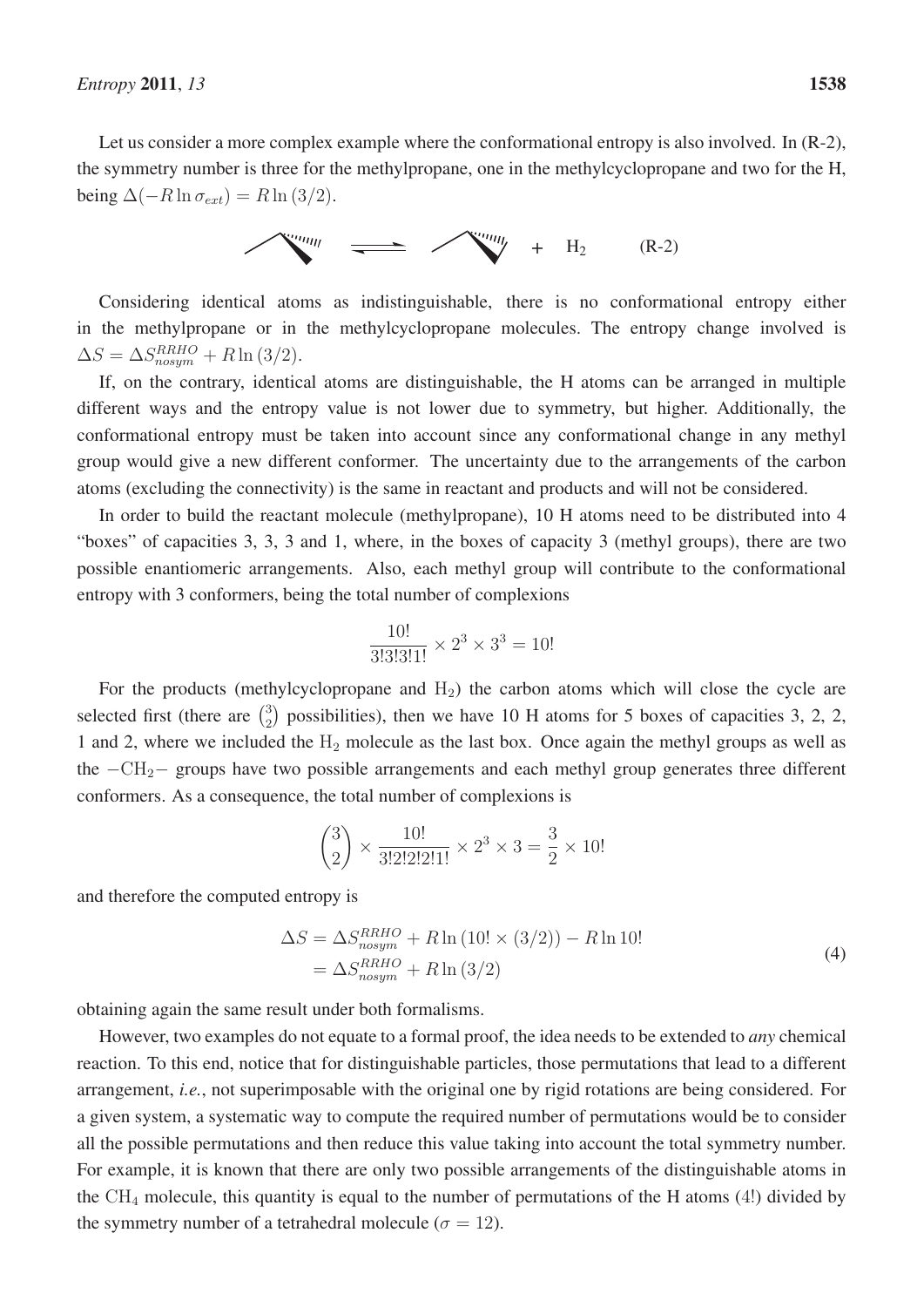In general, the number of permutations not superimposable by rotations (internal or external) of a system that have  $n_1$  atoms of type 1,  $n_2$  atoms of type 2, and so on, is equal to

$$
\frac{\prod_{i} n_i!}{\prod_{j} \sigma_j} \tag{5}
$$

where the denominator is the product of all the symmetry numbers of the system (reactants or products). If, for instance, the last expression in the reaction (R-1) is applied, it results in  $(3!3!1!)/(2 \times 3) = 6$  and  $(3!3!1!)/(2 \times 3) = 18$  complexions for the reactants and products respectively, the same results obtained above (see Equation (3)).

For a general reaction  $Reach \rightleftharpoons Prod$ , since the number and type of atoms is conserved, the numerator in (5) always cancels out in the difference  $R \ln \frac{\prod_i n_i}{\prod_i \sigma_i}$  $\frac{\prod_i n_i!}{\prod_j \sigma_{j,prod}} - R \ln \frac{\prod_i n_i!}{\prod_j \sigma_{j,red}}$  $\frac{\prod_i n_i!}{\prod_j \sigma_{j,react}}$ , where  $\sigma_{j,react}$  and  $\sigma_{j,prod}$  are respectively the symmetry number of reactants and products. Consequently, the effect is equivalent to correcting the entropy change by  $\Delta(-R \ln \sigma)$ , being  $\sigma = \prod_j \sigma_j$  the total symmetry number on each side of the chemical reaction. Note that the correction is the same as that for indistinguishable particles except for one point; in the above two examples when indistinguishable particles were considered, only external symmetry numbers were used, not because the internal symmetry was not present, but simply because of the flaws of the RRHO approach taken as "reference". In other words, considering whether identical atoms are distinguishable or not has no effect on the entropy change in chemical reactions.

### 3. Conclusions

It has been explicitly shown through practical examples that, for all practical applications, it is irrelevant to consider indistinguishable particles or not in entropy calculations. The classical statistical treatment (distinguishable particles) is equally valid provided that the new degrees of freedom involved are taken into account properly. These arguments could be of particular interest for computing entropies in biochemical reactions where the classical treatment is ubiquitous. Even though in such systems it is quite common to observe chemical reactions like binding processes where no symmetry change takes place [21,22], care must be taken, because as we have seen, even under a classical formalism the symmetry should be considered for a proper entropy estimation.

### Acknowledgements

The author thanks Dimas Suárez and Ramón López (Universidad de Oviedo) for their careful reading of the manuscript and their suggestions.

## References

- 1. McQuarrie, D. *Statistical Mechanics*; University Science Books: Sausalito, CA, USA, 2000.
- 2. Gilson, M.K.; Irikura, K.K. Symmetry numbers for rigid, flexible, and fluxional molecules: Theory and applications. *J. Phys. Chem. B* 2010, *114*, 16304–16317.
- 3. Ben-Naim, A. On the so-called Gibbs paradox, and on the real paradox. *Entropy* 2007, *9*, 132–136.
- 4. Jaynes, E. The Gibbs paradox. In *Maximum Entropy and Bayesian Methods*; Kluwer Academic Publishers: Dordrecht, The Netherlands, 1992.